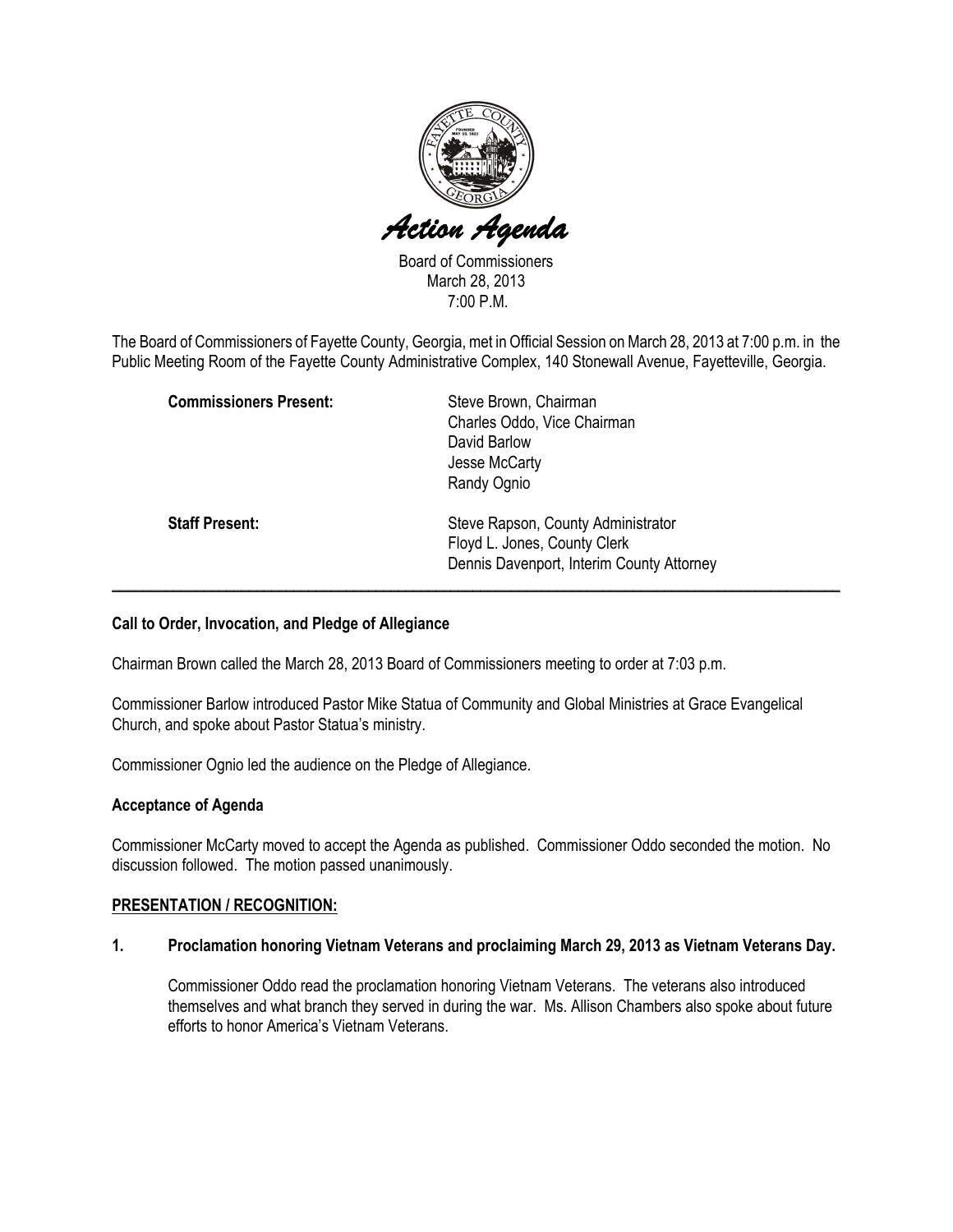## 2. Proclamation of March 28, 2013 as "Atlanta Suburban Alumnae Chapter of Delta Sigma Theta Sorority, Inc. Day".

Commissioner David Barlow read the proclamation making March 28, 2013 "Atlanta Suburban Chapter of Delta Sigma Theta Sorority, Inc. Day."

## 3. Proclamation of March 28, 2013 as "East Point / College Park (EPCP) Alumnae Chapter of Delta Sigma Theta Incorporated."

Commissioner David Barlow read the proclamation making March 28, 2013 "East Point / College Park Alumnae Chapter of Delta Sigma Theta Incorporated" Day.

## 4. Presentation of the National Weather Service "Storm Ready" Community designation for 2013-2015.

Emergency Management Agency Director Pete Nelms spoke about the National Weather Service's "Storm Ready Recognition Program." He spoke about how Fayette County has been recognized as a "Storm Ready Community both in the past and today. Mr. Keith Stillman, who is the meteorologist in charge of the weather service in Peachtree City, spoke about the Storm Ready program. He also spoke about Fayette County's work, role, and benefits by being a Storm Ready Community. Fire Chief Scarborough also acknowledged Mr. George Knight who volunteers with Fayette County's Public Safety Division.

## 5. Proclamation recognizing the J.C. Booth Middle School's Science Olympiad Team's state championship win.

Chairman Brown introduced the J.C. Booth Middle School's Science Olympiad Team, and he read a proclamation from Governor Nathan Deal honoring the J.C. Booth Middle School's Science Olympiad Team's state championship win. Chairman Brown then spoke about the team's science project, and asked the team to give a demonstration of their music. Chairman Brown introduced Ms. Tammy Pakulski, who leads the Science Olympiad Team. Ms. Pakulski spoke about the work, achievements, and aspirations made by the Science Olympiad Team.

## PUBLIC HEARING:

## 6. Consideration of Petition Number 1228-13, ARC Enterprises, LLLP, Sandy Creek Holdings, LLC & Fayette Property Holdings, LLC, Owner, and James I. Pace, Agent, request to rezone 288.5 acres from A-R and R-70 to G-B to develop a Media Production and Educational Campus, with said property located in Land Lots 10 & 11 and fronting on Veterans Parkway and Sandy Creek Road.

Mr. Jim Pace, representing Rivers Rock, LLC. introduced himself to the Board. Mr. Bill Foley, the architect planner for the project, presented a PowerPoint presentation while imploring for Petition Number 1228-13. Mr. Matt Forshee, President and CEO of the Fayette County Development Authority, spoke about the fiscal impact associated with Petition 1228-13. Mr. Jim Pace next spoke about how this opportunity came about for Fayette County. Mr. Len Gough said he spoke on behalf of landowners and the team members of Project Star Gate by asking for the Board of Commissioners unanimous support of Petition 1228-13. Mr. Gough then spoke about the implications Fayette County could experience with the unanimous support of the Board.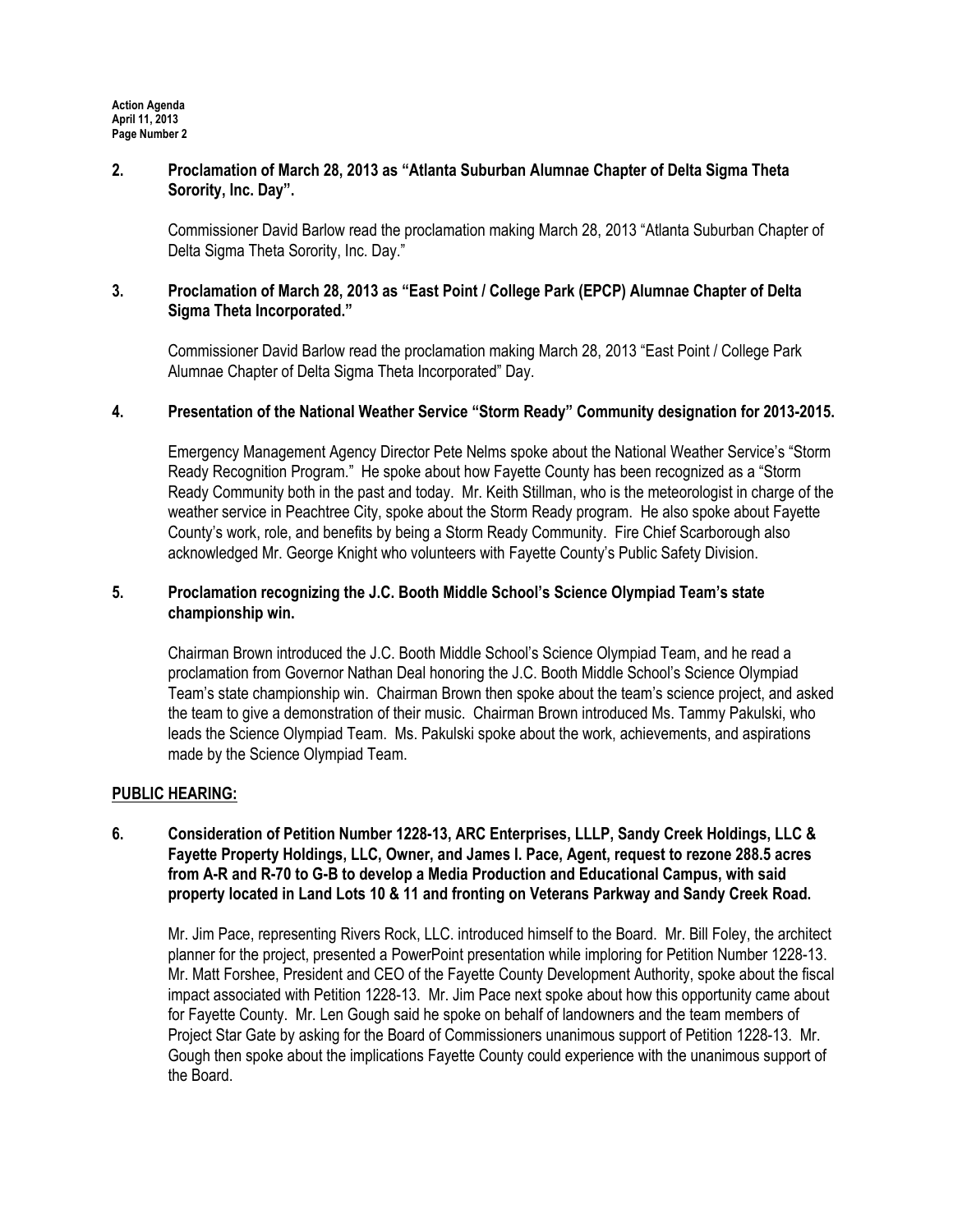Chairman Brown asked Community Development Director Pete Frisina to read the seven conditions into the record, and Mr. Frisina did so. Chairman Brown asked the petitioners if they agreed to the conditions. Mr. Pace stated that the applicant would agree to all the conditions.

Chairman Brown opened the floor for those in opposition to Petition 1228-13.

Leslie Edwards: Ms. Leslie Edwards spoke in opposition to Petition 1228-13 stating that while she was largely in favor of the petition, she had concerns about how stormwater would affect property owners downstream of the site who live in close proximity to Whitewater Creek.

Dennis Chase: Mr. Chase spoke in opposition to Petition 1228-13 saying "If it sounds too good to be true, it probably is." He said this petition was as close to the definition of "spot-zoning" as possible, and that it would have a massive impact on zonings north, east, and south of the property. He added that the proposal did not fit into Fayette County's Comprehensive Land Use Plan. He said the citizens have already suffered enough from decisions of past Commission Boards since they already had to pay for Rivers Elementary School and the West Fayetteville Bypass. Mr. Chase asked the Board to impose two additional conditions. The first condition he proposed stated that if the development did not actually take place that the land would revert back to its original zoning. The second condition was that the applicant put a deed restriction on all of the wetlands and all of the property outside of the remaining Phase I, Phase II and Phase III areas, ensuring that it would never be developed.

Ginga Smithfield: Mrs. Smithfield spoke in opposition to Petition 1228-13 by pointing out how the homeowners along Phases I and II of the West Fayetteville Bypass have been affected by the construction of that road. She reminded the Board that one concern was that the road was built for the benefit of developers, and stated that now that Phase II is almost complete a development conglomerate is requesting 288.5 acres to be rezoned to General Business (G-B). She said that the Phase II homeowners are concerned about the future of their homes and neighborhoods, that the West Fayetteville Bypass was constructed without regard to Fayette County's Land Use Plan, and that the homeowners were extremely concerned that a precedence would be set by rezoning the land. She said the homeowners would need assurance that changing the zoning, as requested, would not set precedence for other parcels along the parkway.

Lesley Rathburn: Ms. Rathburn spoke in opposition to Petition 228-13. She was concerned about the traffic implications for Sandy Creek Road, saying she did not see how there would be no impact to traffic when a studio and ancillary businesses coming to Fayette County. She told the Board that she moved to metropolitan Atlanta from Phoenix, Arizona in 2003, and that she chose to live in Fayette County since it had a Land Use Plan. She said she bought properties in Fayette County since it would provide controlled growth. She stated that she knew about the economic challenges, and she thanked Mr. Chase for his comments. In closing, Ms. Rathburn said she was disturbed that many people who live in the area do not know about the project and about residual affects associated with rezoning the property. She also commented on the "boorish" look that Pinewood Studios has at other locations.

Tom Waller: Mr. Waller spoke in opposition to Petition 1228-13. He thanked the Rivers family for keeping up their property saying Mr. Charles Rivers would be proud. He was concerned since Sandy Creek Road has an 80-foot right-of-way and Veterans Parkway as a 150-foot right-of-way. He said the roads should not be treated as equal when berms are considered, and he recommended that Sandy Creek Road needed to be wider to compensate for the loss of space and depth. He pointed out that no one had presented a traffic study, and that traffic impacts should be considered before "thousands of vehicles and heavy trucks" were put onto Sandy Creek Road and Veterans Parkway.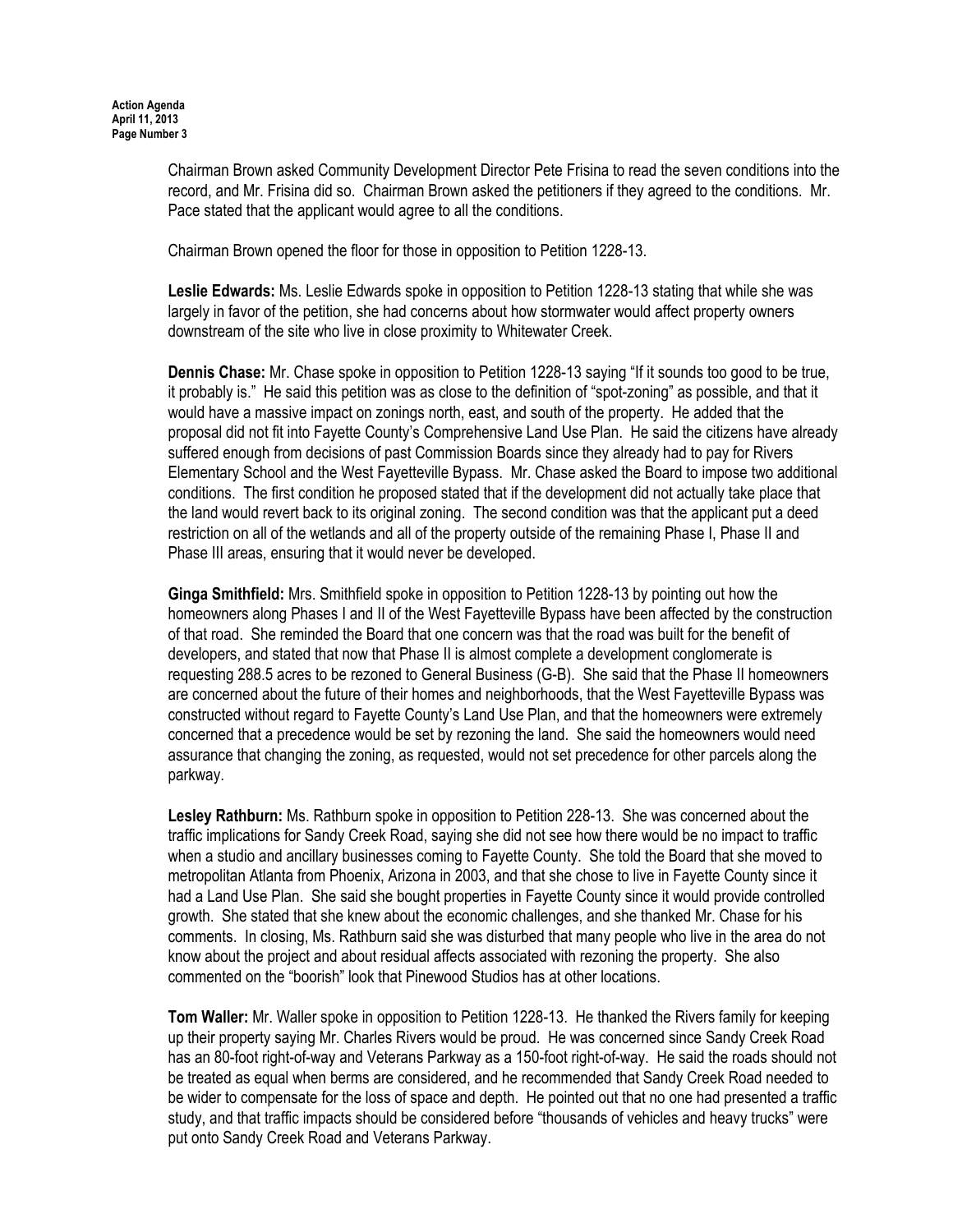Chairman Brown opened the floor for those in support of Petition 1228-13

Bob Ross: Mr. Ross spoke in favor of Petition 1228-13. He stated that this project would benefit Fayette County both economically and by putting another signature to Fayette County. He liked the idea that the proposal would not produce smoke, did not have the potential for hazardous materials, and would be selfcontained. He pointed out that the Riverwood Studios and its ancillary business in Senoia, Georgia do not live a significant footprint. He acknowledged that there as risk involved with this proposal, but it was up to the elected officials to be mindful of the situation. He added that he did not anticipate that approving this request would set precedence for other rezonings, and he did not believe there would be a major traffic increase. He closed saying he thought this opportunity would provide a greater job base for Fayette County.

Yul Brynner: Mr. Brynner spoke in favor of Petition 1228-13. He said he lived in Fayette County most of his life and that he recently graduated from Clayton State University. He thought this petition would present an opportunity for people like him, and that the educational portion of this request was "monumental" since it would help expose the great lane in Fayetteville and its surround jurisdictions. He said he was a film student and that he would love to be able to wake up each day and be able to go next door to work. He said Fayette County could grow more and move "because of the things we are daring to do and daring to try". He thought this petition would present a good investment into Fayette County's future for those students who will want to do the work without having to leave for Hollywood or elsewhere.

Robert Torbush: Mr. Torbush spoke in favor of Petition 1228-13. He said that he attended one of the oldest churches in Fayette County. He said the church was close to closing its doors for good, but that the movie industry helped save it. He said the church, now, is not growing a lot, and it is not declining. He spoke about the capital improvements made at the church, and how the movie industry saved the church.

Gene Bell: Mr. Bell spoke in favor of Petition 1228-13. He "seconded" Mr. Ross' comments. He said that, due to his age, he would never need another job again before he referred to former President Bill Clinton's campaign quote: "It's the economy, stupid". He said if Fayette County does not keep in mind that the young people cannot work and cannot survive and cannot afford to go to college or pay their bills, then all of the other concerns really amounted to selfishness. He said the county needed to put its young people first, and if growth is stopped than it really would hurt the economy.

Derryl Anderson: Ms. Anderson spoke in favor of Petition 1228-13. She said that she had noticed Fayette County did not expand as rapidly as it could because there has been controlled growth over the y ears. She said the County needed a mechanism to bring in jobs, and this petition provided that mechanism. She said Fayette County was a wonderful county, but it needed to think about its future and its children.

Tom Lamb: Mr. Lamb spoke in favor of Petition 1228-13. He said his property faced the potential movie studio, and that he had three other homes that also faced the movie studio. He said he strongly favored the petition since it would bring economic growth and would keep kids in Fayette County. He closed by asking the Board to vote for the petition.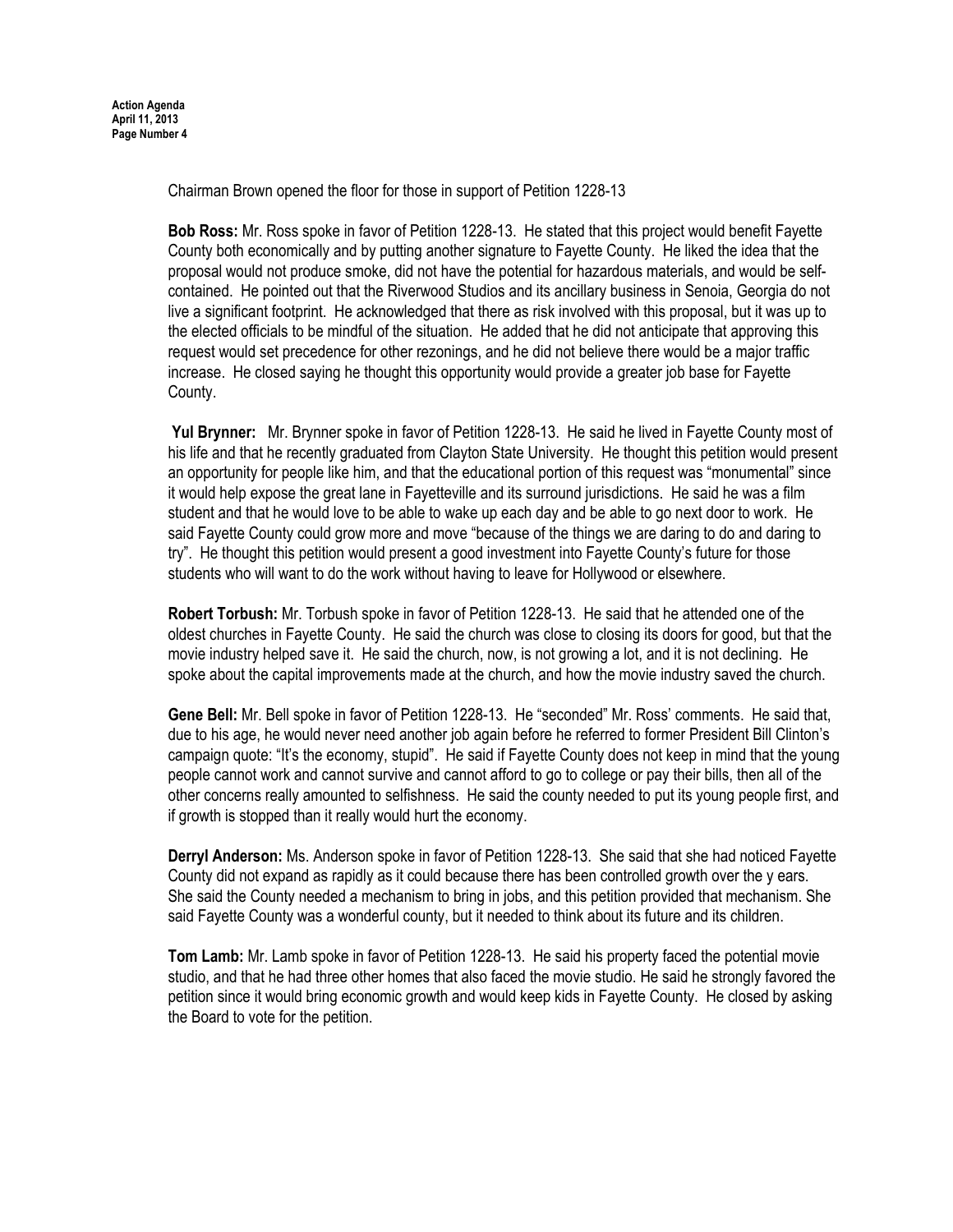Rebuttal to Citizens Expressing Opposition to Petition 1228-13: Mr. Jim Pace spoke in rebuttal about the concerns that were addressed pertaining to watershed maintenance, about preserving the wetlands and traffic concerns

Seeing no other speakers, Chairman Brown called the Public Hearing to a close.

Commissioner Barlow commented in favor of Petition 1228-13.

Chairman Brown moved to approve Petition Number 1228-13 with all the seven (7) conditions that have been read into the record. Commissioners Ognio and Barlow seconded the motion.

Commissioners Ognio, McCarty, Oddo, and Brown commented in favor of Petition 1228-13.

The motion to pass Petition 1228-13 with all the seven (7) conditions that have been read into the record passed unanimously.

# RECESS:

Chairman Brown called for a brief recess. The Board recessed at 9:36 p.m. and resumed its meeting at 9:41 p.m.

7. Consideration of staff's request to adopt Resolution 2013-06 pertaining to the "Fayette County 2012 Annual Report on Fire Services Impact Fees, including Comprehensive Plan Amendments for Updates to the Capital Improvements Element and Short-Term Work Program (FY2013-FY2017)", and authorization to transmit said document to the Atlanta Regional Commission.

Community Development Director Pete Frisina explained staff's request to adopt Resolution 2013-06 to the Board. The Board did not ask any questions. No one spoke in favor of or in opposition to Resolution 2013- 06.

Commissioner Oddo moved to accept staff's request to adopt Resolution 2013-06 pertaining to the "Fayette County 2012 Annual Report on Fire Services Impact Fees, including Comprehensive Plan Amendments for Updates to the Capital Improvements Element and Short-Term Work Program (FY2013-FY2017)", and authorization to transmit said document to the Atlanta Regional Commission. Commissioners Barlow and Ognio seconded the motion. No discussion followed. The motion passed unanimously.

# PUBLIC COMMENT:

Warren Oddo: Mr. Oddo said televising the meeting was a good and positive step, and he said the next step was to stream the meeting on the internet where polling could also be enabled. He thought the topics addressed at this meeting were ideal for registered tax payers to provide their input to the Board.

Tom Waller: Mr. Waller commented that in other Commission meeting, the speaker is shown, via the cameras, on the televisions in the room. He asked why the speakers were not shown during this meeting. Chairman Brown commented that the issue was being addressed, and he apologized on behalf of the County for the small televisions in the room. He said the county was working on getting a larger screen so that the people could easily see and pick out every individual facet of a presented document.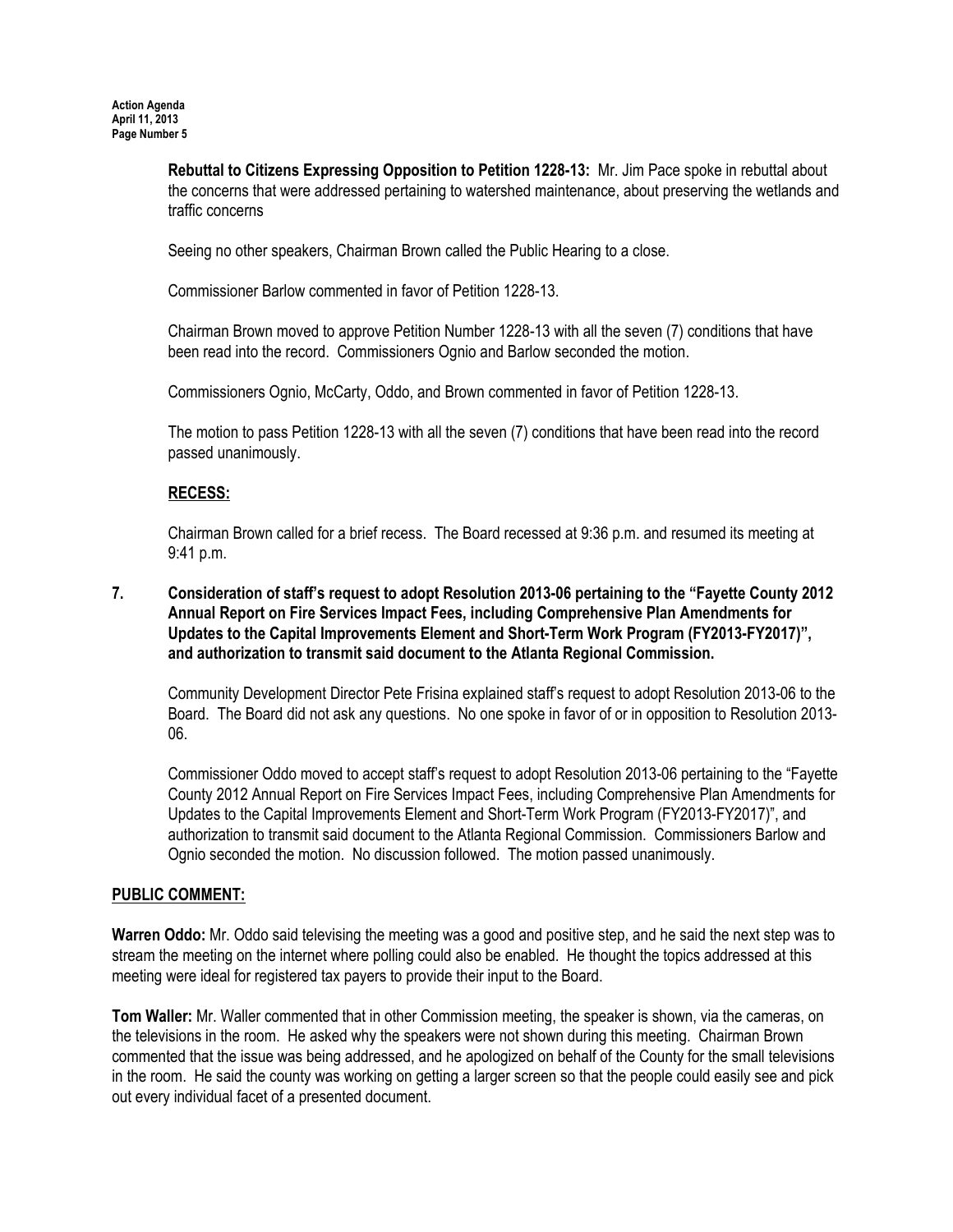Action Agenda April 11, 2013 Page Number 6

Frank Gardner: Mr. Gardner said his first experience coming to a County meeting was during the Stormwater Town Hall Meetings. He said he wanted to see the Stormwater Management Department placed under the Public Works Division to ensure fair rates. He stated that each of the Stormwater Town Hall Meetings had a different proposal on how to have a fair stormwater fee. He suggested that there was not a fair way to issue fees, but that the closest way to be fair was to put them on a "tax basis". He also spoke about the floating docks at Lake Horton. He said staff followed up on his comments made at a previous meeting, and they invited him to the Water Committee meeting. He thanked the Water Committee for taking their time to listen to him. He felt the Water Committee was listening to him, and that there would be work in an effort to improve the launch boats at Lake Horton. Chairman Brown replied that Mr. Gardner was "putting his feet where his mouth is" by keeping his word to come to the meetings, and by attending the Water Committee's meeting and by offering to help out.

Dennis Chase: Mr. Chase pointed out that Consent Agenda Item 13 referred to bacteria testing, and he asked the Board to get clarification about what kind of bacteria would be tested and where the testing would take place.

## CONSENT AGENDA:

Chairman Brown asked for Items 8, 13, and 17 to be removed from the Consent Agenda. Commissioner Ognio asked for Item 11 to be removed from the Consent Agenda. Commissioner Barlow asked for Item 9 to be removed from the Consent Agenda.

Commissioner Oddo moved to approve Consent Agenda Items 10, 12, 14, 15 and 16. Commissioner Barlow seconded the motion. No discussion followed. The motion passed unanimously.

## 8. Approval to abolish twenty-one (21) vacant positions associated with the ERIP action plan.

Chairman Brown commented on the reason to abolish the twenty-one vacant positions, and he thanked County Administrator Rapson for his work in the effort. County Administrator Rapson said he appreciated the comments but he added that he has an entire staff and department heads that support the effort.

Chairman Brown moved to approve Consent Agenda Item 8. Commissioner McCarty seconded the motion. No discussion followed. The motion passed unanimously.

## 9. Approval of request from FACTOR Fayette Family Connection for Fayette County to serve as the fiscal agent for the Family Connection State Grant for the period of July 1, 2013 through June 30, 2014, and authorization for the Chairman to sign the Designation and Acceptance Agreement.

Commissioner Barlow spoke about his attendance at FACTOR Fayette, how he met Ms. Dawn Oparah and Ms. Becky Smith at the meetings, and about the work of FACTOR FAYETTE. Chief Financial Officer Mary Holland explained that the agenda request asked for the County to serve as the fiscal agent for the grant that is used to fund FACTOR Fayette. She said she had been working with Ms. Smith and that the County was ready.

Commissioner Barlow moved to approve the Fayette County to serve as the Fiscal Year 2014 fiscal agent for the Family Connection State Grant awarded to the FACTOR Fayette and for the Chairman to sign the Designation and Acceptance Agreement. Commissioner McCarty seconded the motion. Discussion followed. The motion passed unanimously.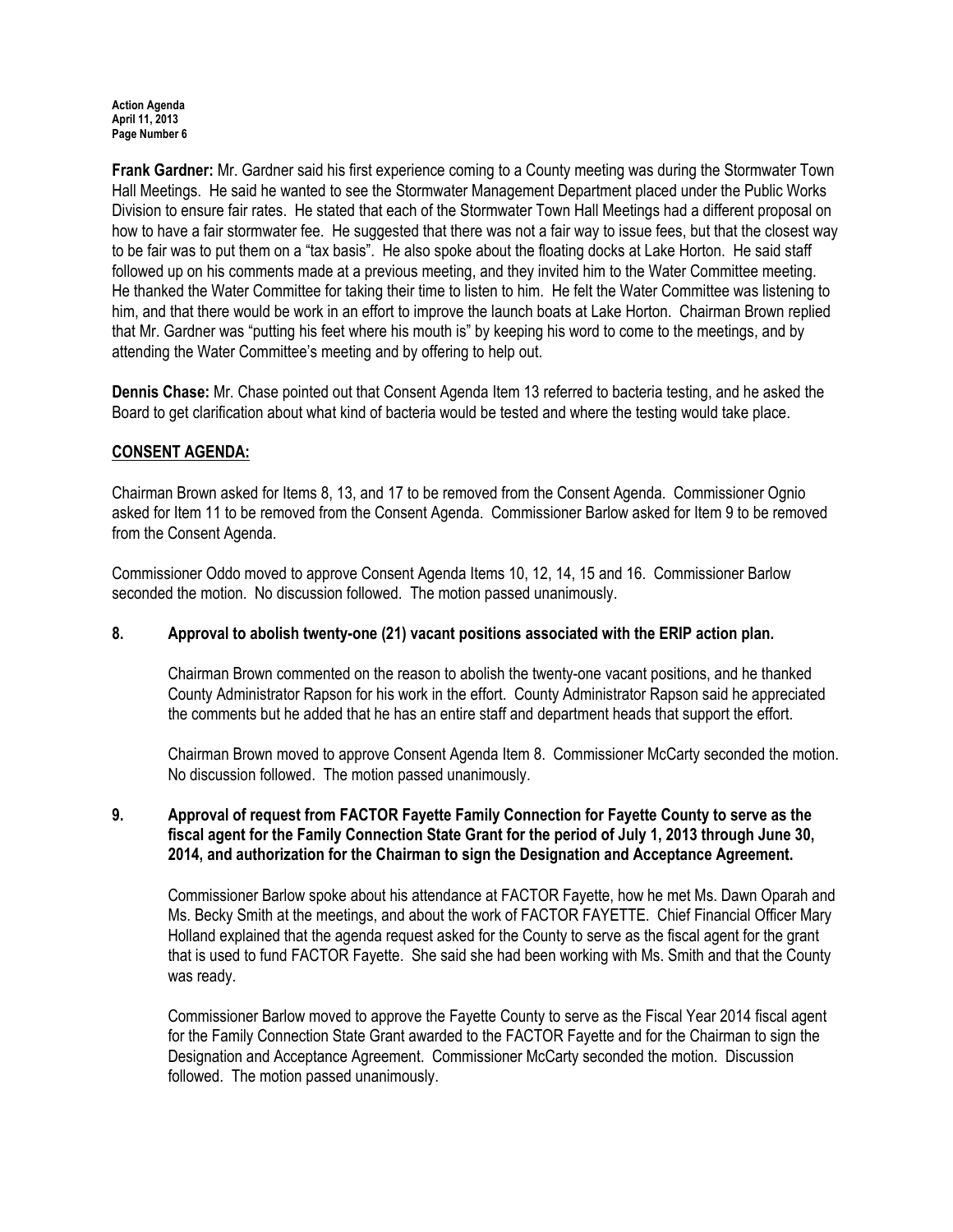County Administrator Steve Rapson said this was a good example of the county collaborating with the Fayette County Board of Education who has actually done this work for te years before the County took over the fiscal agent responsibility.

- 10. Consideration of the Sheriff's request to approve a list of Fayette County roadways for speed detection devices.
- 11. Approval of the Water Committee's recommendation to request the Department of Transportation to relocate the Water System's water line for the Highway 54 expansion through the DOT's bid process when they bid the road work, and approval for the Water System to reimburse the Department of Transportation for the water line relocation.

Commissioner Ognio said he agreed with the recommendation, but he said the only issue that he had with it was that it looked open ended. He said he did not want this to be open ended, so he wanted to insert a \$700,000 not-to-exceed into the recommendation. Water System Director Tony Parrott stated he had no problem with the not-to-exceed amount, and he reminded the Board that, irrespective of the bid amount, the Board of Commissioners would have to approve a contract with the Georgia Department of Transportation (GDOT) in order for them to do the work.

Commissioner Ognio moved to approve the Water Committee's recommendation to request the Department of Transportation to relocate the Water System's water line for the Highway 54 expansion through the DOT's bid process when they bid the road work, and approval of the Water System to reimburse the Department of Transportation for the water line relocation with a not-to-exceed of \$700,000.00. Commissioner Barlow seconded the motion. No discussion followed. The motion passed unanimously.

- 12 Approval of staff's recommendation to award RFP #870- Repairs to Lake Peachtree Pump Station to Intercontinental Commercial Services, Inc. for painting and repairs to Lake Peachtree Pump Station at a cost of \$27,300.00 and for painting the walkway for an additional \$2,300, at an aggregate cost of \$29,600.00, and authorization for the Chairman to sign the contract.
- 13. Approval of staff's recommendation to approve a Memorandum of Understanding between Fayette County and the City of Fayetteville for bacteria testing, and authorization for the Chairman to sign said memorandum.

Water System Director Tony Parrott informed the Board that the City of Fayetteville once operated a water plant, that it had a laboratory in its water plant, and that they employed a certified lab analyst. He said that since that the city has downsized and is not running the water plant that the city has been using a private firm to do the sampling. He reported that Fayette County's laboratory is state-certified, that it runs samples daily. He said the Water System proposed that the County would run the bacteria testing for the city at a set price.

Commissioner Ognio moved to approve staff's recommendation to approve a Memorandum of Understanding between Fayette County and the City of Fayetteville for bacteria testing, and authorization for the Chairman to sign said memorandum. Commissioner McCarty seconded the motion. Discussion followed. The motion passed unanimously.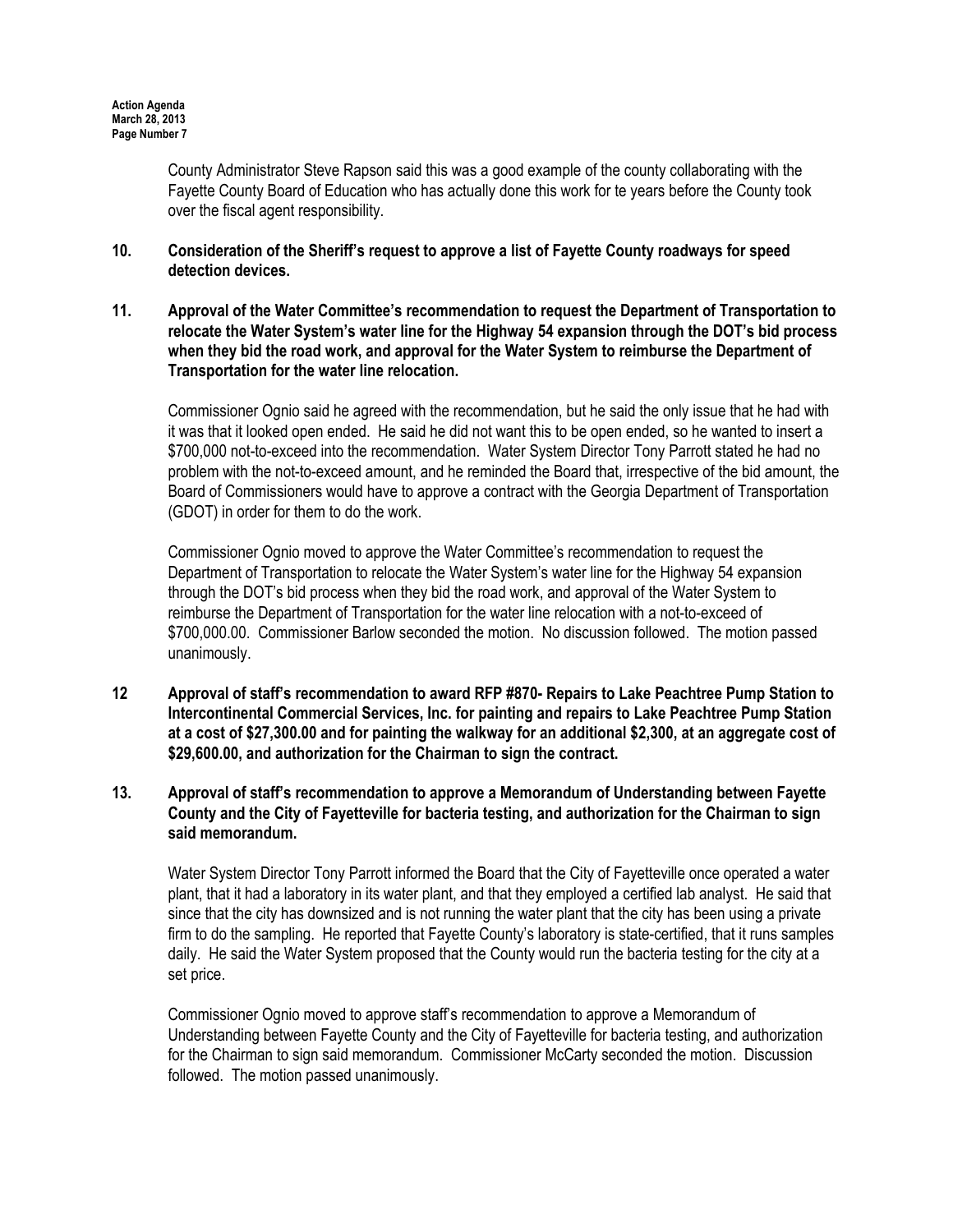- 14. Approval of the Water Committee's recommendation to approve a Variance in the Flood Easement of Lake McIntosh that authorizes the proposed existing deck additions to encroach in the County's flood easement and states that the County will be held harmless.
- 15. Approval of the Water Committee's recommendation to allow Fayetteville Main Street to insert a flyer in customers' water bills that are mailed in the month of May 2013.
- 16. Approval of the Water Committee's recommendation to allow Peachtree City Water and Sewerage Authority to insert a flyer in the customers' water bills during the months of October 2013 and March 2014.
- 17. Approval of the March 14, 2013 Board of Commissioners Meeting Minutes.

Chairman Brown said he wanted to make a change to the minutes. He moved that the last line on page 12 and the first line on page 13, which read "He mentioned that this would not be a cost that the county would bear, but that it would be a cost that City of Fayetteville would bear", be changed to "He mentioned that this would minimize the cost to the County". Commissioner McCarty seconded the motion. No discussion followed. The motion passed unanimously.

## OLD BUSINESS:

18. Consideration of Commissioner McCarty's nomination of Sharon Herbert to serve on the Fayette County Region Six Mental Health, Developmental Disabilities, and Addictive Diseases Regional Planning Board, contingent upon approval by the Region Six Mental Health Board, and for this three-year appointment to be determined by the Regional Planning Board's Commissioner.

Commissioner McCarty moved to approve Old Business Item 18. Commissioner Barlow seconded the motion. No discussion followed. The motion passed unanimously.

## NEW BUSINESS:

19. Consideration of Chairman Brown's recommendation to adopt Resolution 2013-10 supporting Home Rule for Metropolitan Atlanta's Counties and Cities.

Chairman Brown read Resolution 2013-10 into the record. Chairman Brown then explained why he recommended adoption of Resolution 2013-10.

Commissioner Barlow moved to approve Chairman Brown's recommendation to adopt Resolution 2013-10 supporting Home Rule for Metropolitan Atlanta's Counties and Cities. Commissioner Ognio seconded the motion. No discussion followed. The motion passed unanimously.

## 20. Consideration of the City of Peachtree City's request to annex a 4.36 acre lot located at 1975 SR 54 West, and to rezone said lot from C-C Conditional (Community-Commercial) to O-I (Office-Institutional).

Chairman Brown stated that the Board had a copy of an email from Mr. John Rorie of Peachtree City written Ms. Tameca White of Administrative staff, and that the subject was Annexation Notification. He said the email gave notification that the City of Peachtree City made changes that they have resubmitted the annexation request.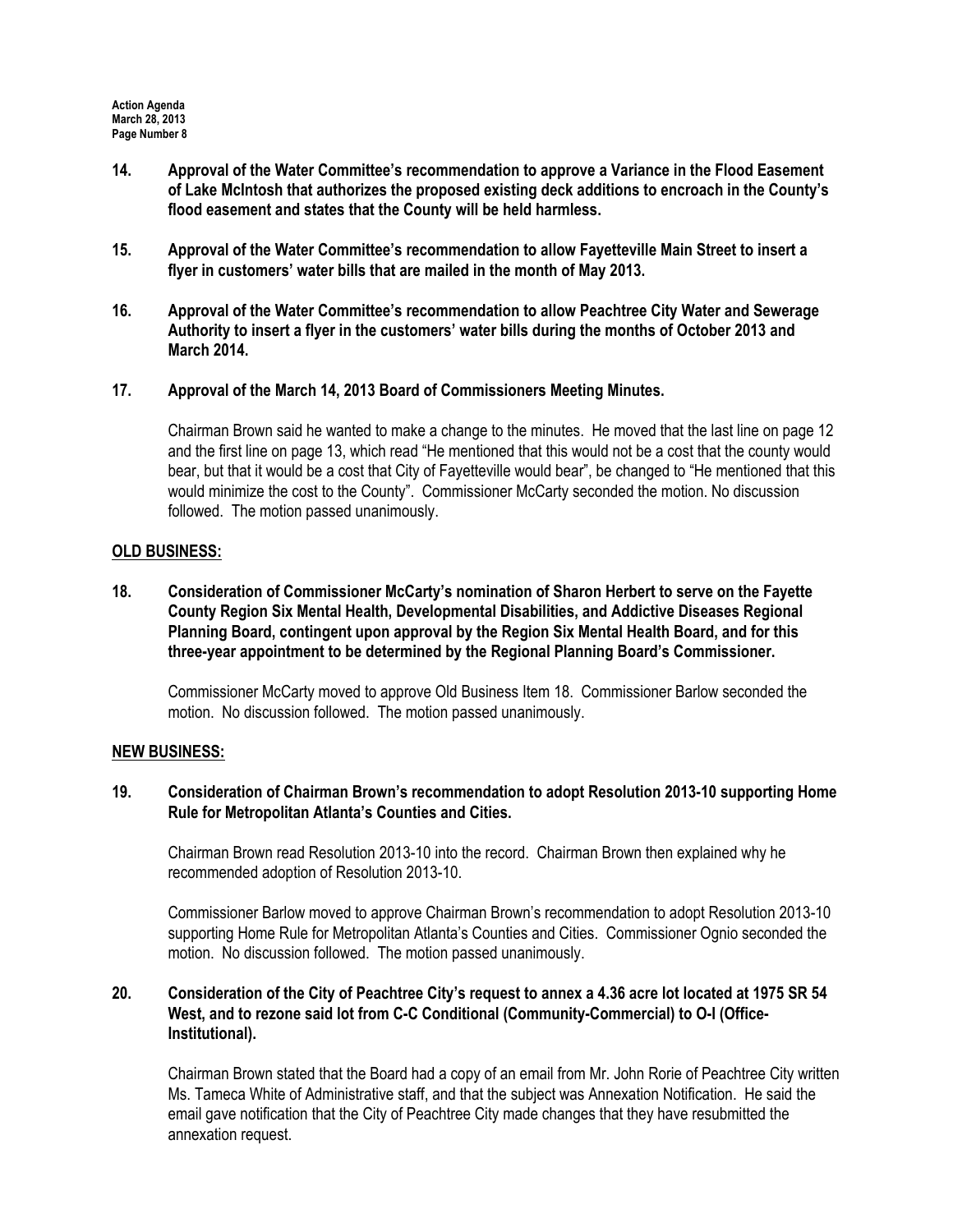Chairman Brown moved that the Board take no action on this agenda item pending the re-submittal forms that the County will receive from the City of Peachtree City. Commissioner McCarty seconded the motion. No discussion followed. The motion passed unanimously.

## 21. Approval of proposed EMS ambulance fee adjustment recommendation.

Commander Steve Folden explained the need to adjust EMS ambulance fees. County Administrator Steve Rapson spoke about how the proposed adjustments to the EMS ambulance fees compared to neighboring jurisdictions.

Commissioner Barlow moved to approve the proposed EMS ambulance fee adjustment recommendation. Commissioner McCarty seconded the motion. No discussion followed. The motion passed unanimously.

## 22. Discussion in response questions concerning stormwater management as associated with the West Fayetteville Bypass.

Public Works Director Phil Mallon restated Mr. Dennis Chase's question as: "To what extent has the County satisfied the water quality permitting and stormwater management requirements that the county has for its own developers". He added that the County has partially fulfilled those requirements and gave an explanation to the Board. He stated that staff would need greater guidance from the Board of this issue, and apologized to Mr. Chase for since an answer to his question had not been promptly given.

Dennis Chase: Mr. Chase thanked Mr. Mallon for his answer. He also spoke about his concerns about "installing" major projects without taking stormwater into full consideration. He spoke about the impacts of stormwater on properties, and suggested new, innovative ways of offering stormwater protection and stormwater best management practices.

# ADMINISTRATOR'S REPORTS:

Intergovernmental Cooperation: County Administrator Steve Rapson commented that this agenda had items from the Fayette County Board of Education, Peachtree City, Peachtree City Water and Sewer Authority, as well as the City of Fayetteville. He said every time the County has to reach out to its neighboring cities, it is doing that as well as the to the different authorities.

Board of Commissioners Retreat: County Administrator Rapson reminded the Board that its upcoming Retreat would be held on April 5, 2013. He stated it would be held at New Hope Baptist Church, and that there would be no cost to the County since the church was allowing the use of their facilities for free.

Chairman Brown thanked New Hope Baptist Church for allowing the Board to get out of its building and maybe come up with new and creative ideas in a different setting.

## ATTORNEY'S REPORTS:

Three Items for Executive Session: Interim County Attorney Dennis Davenport reported that he had three items for Executive Session: one involving pending litigation, one involving land acquisition, and one for the review of Executive Session minutes from March 14, 2013.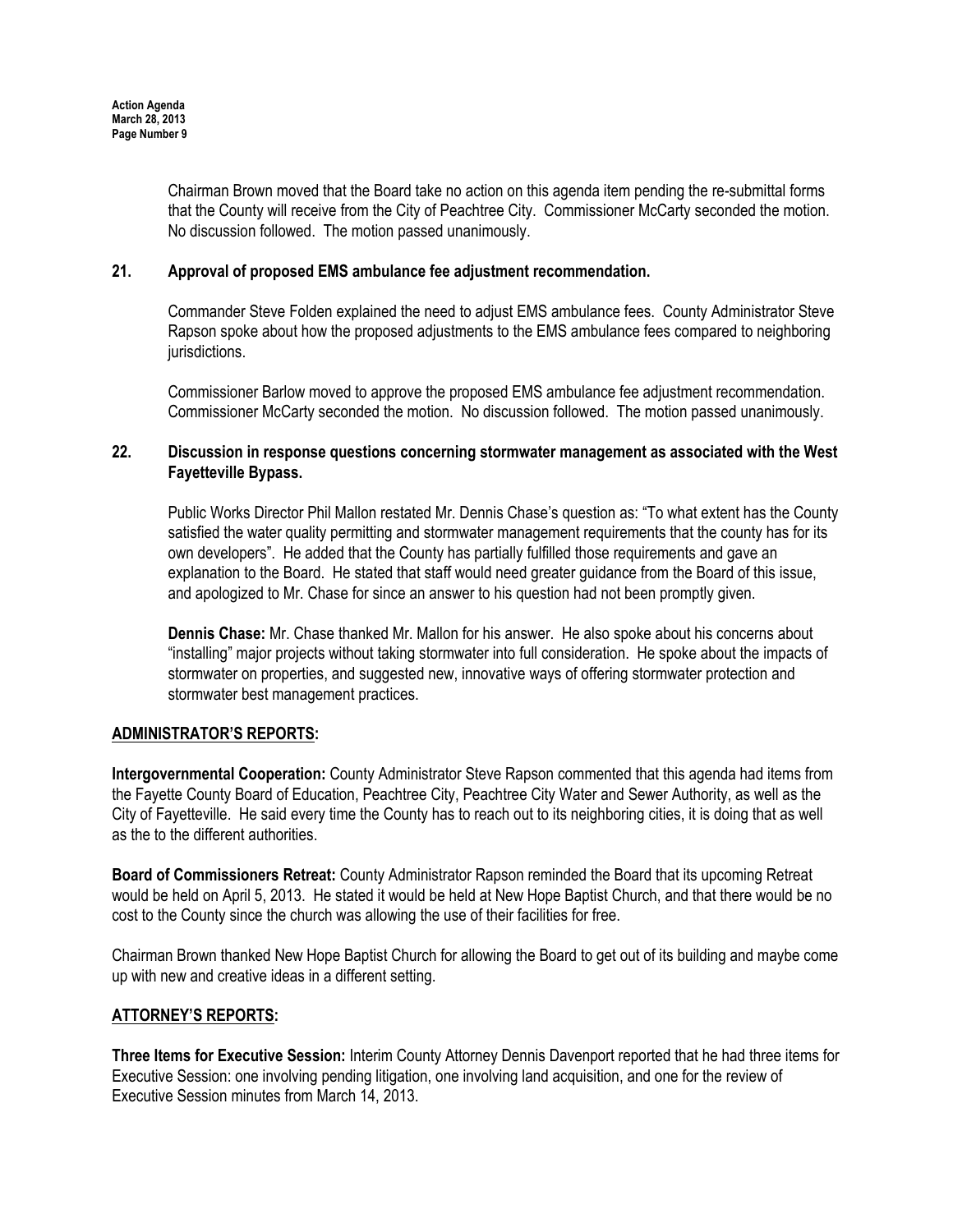#### COMMISSIONERS' REPORTS:

Commissioner McCarty: Commissioner McCarty stated that what he saw at tonight's meeting really made him proud of Fayette County. He said the county has a great citizenry, that it has great staff, and this has been a really fun meeting for him. He said he had seen things in Fayette County that really made him proud.

Commissioner Barlow: Commissioner Barlow said he wanted to officially go on the record and give the caveat for his little mess up. He said if was in a court of law, he would tell the judge "Your Honor, I just misspoke." He asked for that to be reflected in the record. He added that this has been the most productive meeting that he has attended, and that he has attended meetings for over two years. He said this meeting was a historic meeting, and that tonight would be the start of something big. He thanked Commissioner Oddo for recognizing and having a proclamation for Vietnam Veterans. He added that he had no idea that Mr. Chase was a Vietnam Veteran, and that now they have something in common because they were brothers in the war effort in Vietnam. The said he appreciated Mr. Chase's service, and he appreciated Commissioner Oddo's efforts to recognize the veterans. He said was one of the people who was spit on, and that when he wore his uniform to church after returning home he was booed by people of his own church. He said he knew what it meant to be disrespected, and that now it is an honor to be a Vietnam Veteran. He thanked God that the nation now embraces its veterans and takes care of those who have been wounded in defense of the nation.

Commissioner Ognio: Commissioner Ognio said Mr. Mallon brought to his attention about a pipe under the unpaved part of the new West Fayetteville Bypass that there are issues with. He stated that the work for the pipe was contracted out, and he thought there needed to be a push to make the people that installed the problematic pipe to fix the problem. He did not want to chance the fact that the pipe would not settle any more. He hoped that Mr. Mallon would keep the Board in the loop and somehow the effort could be taken to correct the problem before the road is paved. County Administrator stated he would track the problem and get back to the Board with an answer.

Commissioner Oddo: Commissioner Oddo said the meetings were "going on a long time" and that there were some familiar faces out there who have attended all the meetings. He thanked those in the audience for coming. He appreciated the support of the Vietnam Veterans, and he said it was initiated by Ms. Allison Chambers. He suggested that if the Board could support her project that would be great. He said that he could not believe how returning veterans had been treated, that it was incomprehensible, and he was glad that the County could at least try to make amends now. He also wished everyone a Happy Easter and he hoped everyone enjoyed a tremendous and blessed holiday.

Chairman Brown: Chairman Brown thanked Ms. Jan Horn who volunteered to work the camera for the meeting. He stated that she had done a lot of work leading up to being able to broadcast the meetings, and again thanked her for volunteering. Chairman Brown reminded everyone that the Board held its third and final Stormwater Town Hall Meeting, and that there is a lot of anger, anxiety, and mistrust related to the stormwater issues. He said there is a lot of people who have said "I've paid my taxes all these years, why haven't these problems been resolved" or "Why are they all coming forward now?" He said there is not a person on the board who would disagree with any of those comments. He said the Board is coming forward, owning a problem that is 40 years in the making, and is trying to address the problem and take care of it. He said that whatever solution the Board ends up with will have someone who will ultimately disagree with it since that is politics and that you cannot get 100% approval on anything. He asked the citizens to know that the Board was doing the very best it could to take a problem and try to resolve it in the most cost efficient and functional way possible. He pointed out that 90 percent of the ideas that were presented in the PowerPoint presentation came from the speakers and the citizens in the audience who offered suggestions. He said the Board was reviewing the citizen's comments, was looking for creative ideas, and was reviewing the